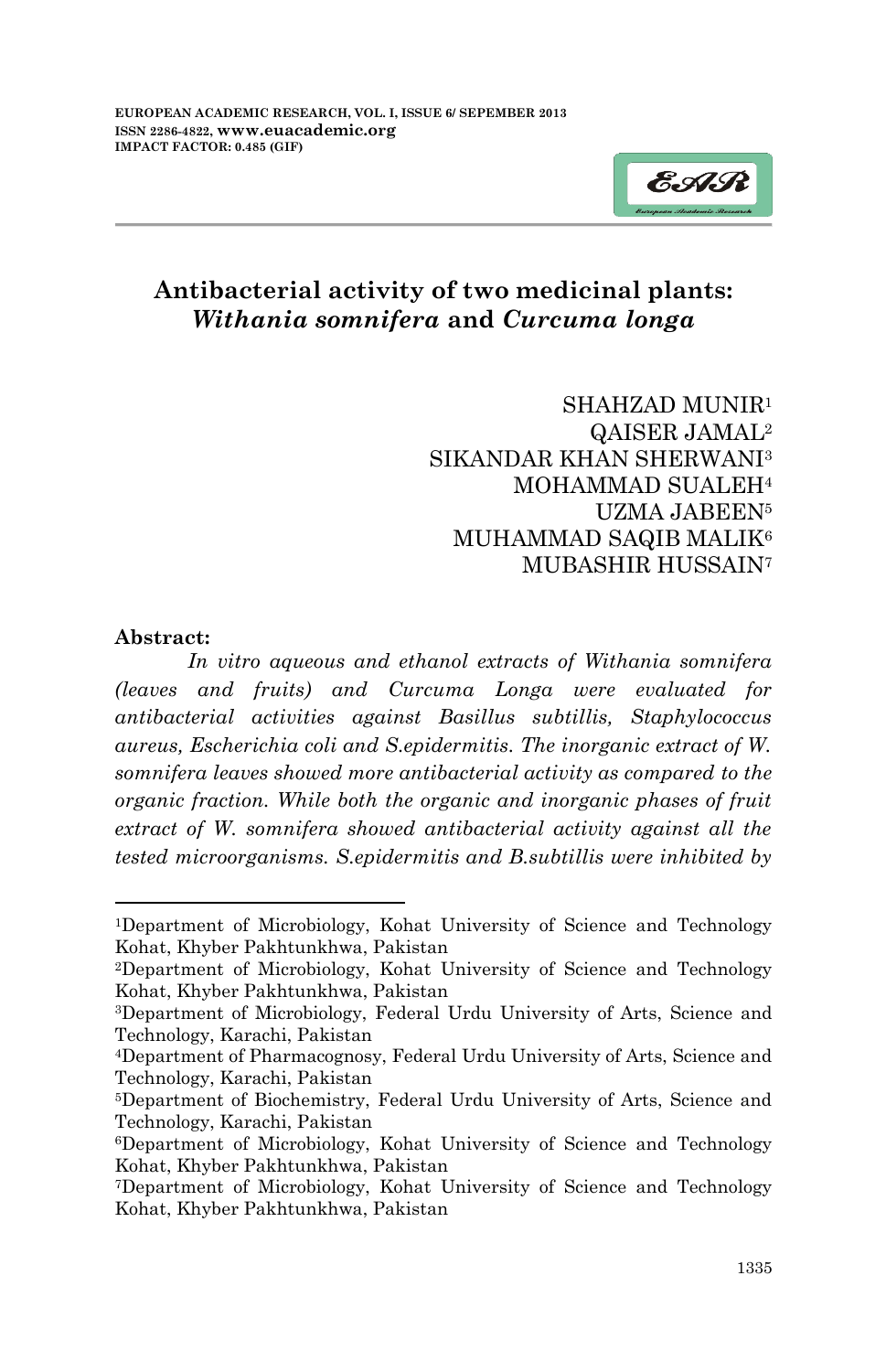*inorganic fraction of fruit extract. Organic fraction of Curcuma Longa showed antibacterial activity, while there was no activity of inorganic fraction of this medicinal plant. Genatmicin showed lesser activity as compared to inorganic fraction of fruit extract of W.somnifera against all the tested microorganisms. Therefore, these plants may be used to investigate the active components of the different fractions as an important future prospective.*

### **Introduction**

Man interest in plants goes back to the time immemorial of the early civilization, for basic needs namely food, shelter and clothing. He was dependent on plants. Plants do play an important role as a fulcrum in any ecosystem and also contribute to the welfare of mankind by providing food fiber, fuel, timber, medicine etc. [1] The Medicinal plants is a biosynthetic laboratory, not only for chemical compounds but also a mass of the compound from the beginning of time, herbs have been used for healing purposes and most of the world's people are still using herbs as remedies for various diseases. Synthetic drugs and new synthesized compounds with their known side effects have not been able to replace herbal medicines. All over the world there is a revival of interest in medicinal botanic. [2] Many plants synthesize substances that are useful to the maintenance of health in humans and other animals. Many of the herbs and spices used by humans to season food yield useful medicinal compounds. [3] Herbalism is a traditional medicinal or folk medicine practice based on the use of plants and plant extracts. The scope of herbal medication sometimes extended to include fungal and bee products, as well as minerals, shells and certain animal parts. [4] The WHO estimated that more than 80% population of the world for some aspect of primary health care use herbal medicines. [2] It is estimated that about 35,000 to 70,000 plants species are used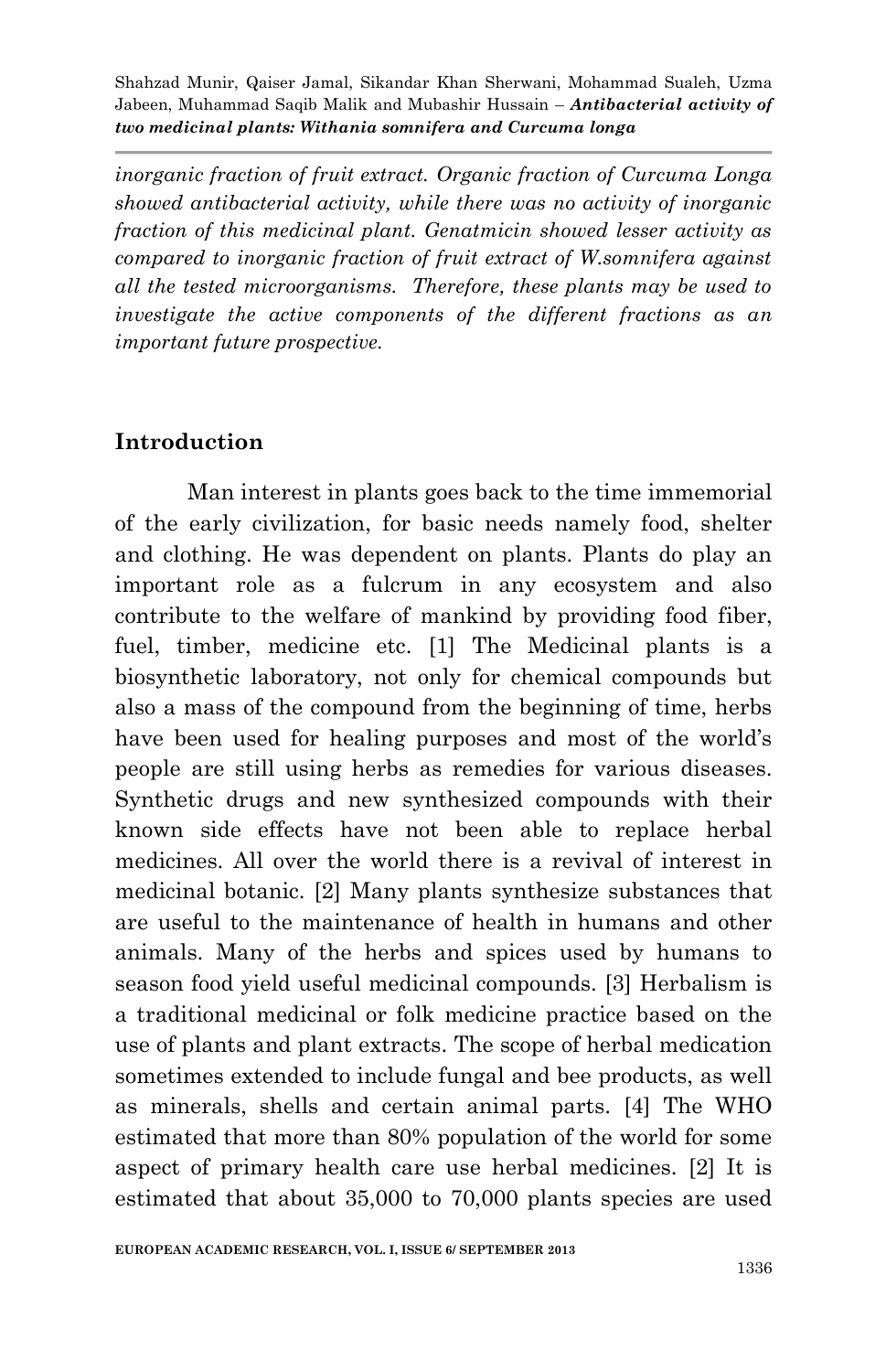as medicinal plants among 422127 species of plants. [5] A large numbers of therapeutic agents have been originated from screening of historically pharmacological natural or synthetic compounds. The most productive tool in discovering new biologically active molecules in area of antibiotics is the random screening. [6,7] In the west 25%of the pharmaceutical products are plants derived. [8] Germany is the most advanced country in the west in use of herbal products share about 50% of the total European market of herbal drugs and 70% of German physicians prescribe herbs<sup>8</sup> .In Pakistan 80% of the people population belonging to the rural areas still depends upon the herbal medicines. [1] *Withania Somnifera* is also known as Ashwagandha nightshade family. *Withania Somnifera* grows commonly in the Eastern Cape and it is used to treat the tuberculosis, arthritis and cancer. [9] *Curcuma longa* (Turmeric) is one of the important medicinal plants that belong to Zingiberaceae family. [10]. It is well known for its medicinal properties and is widely used as a spice and colouring agent. [11] The present study was aimed to analyze the variation in the antibacterial activity of *Withania Somnifera* and *Curcuma Longa* and to compare the patterns of antibacterial activity of these medicinal plants with other pharmaceutical products. The present work was carried out in Microbiology laboratory at National Institute of Health Islamabad Pakistan.

# **Materials and Methods**

### **Sample collection**

The plants of *Withania somnifera* were collected from the streets of Shahzad town Islamabad, Pakistan and dry rhizomes of *Curcuma Longa* were collected from district Bannu, Khyber Pakhtunkhwa, Pakistan. The sampling was carried out during the month of June and July. The plant species were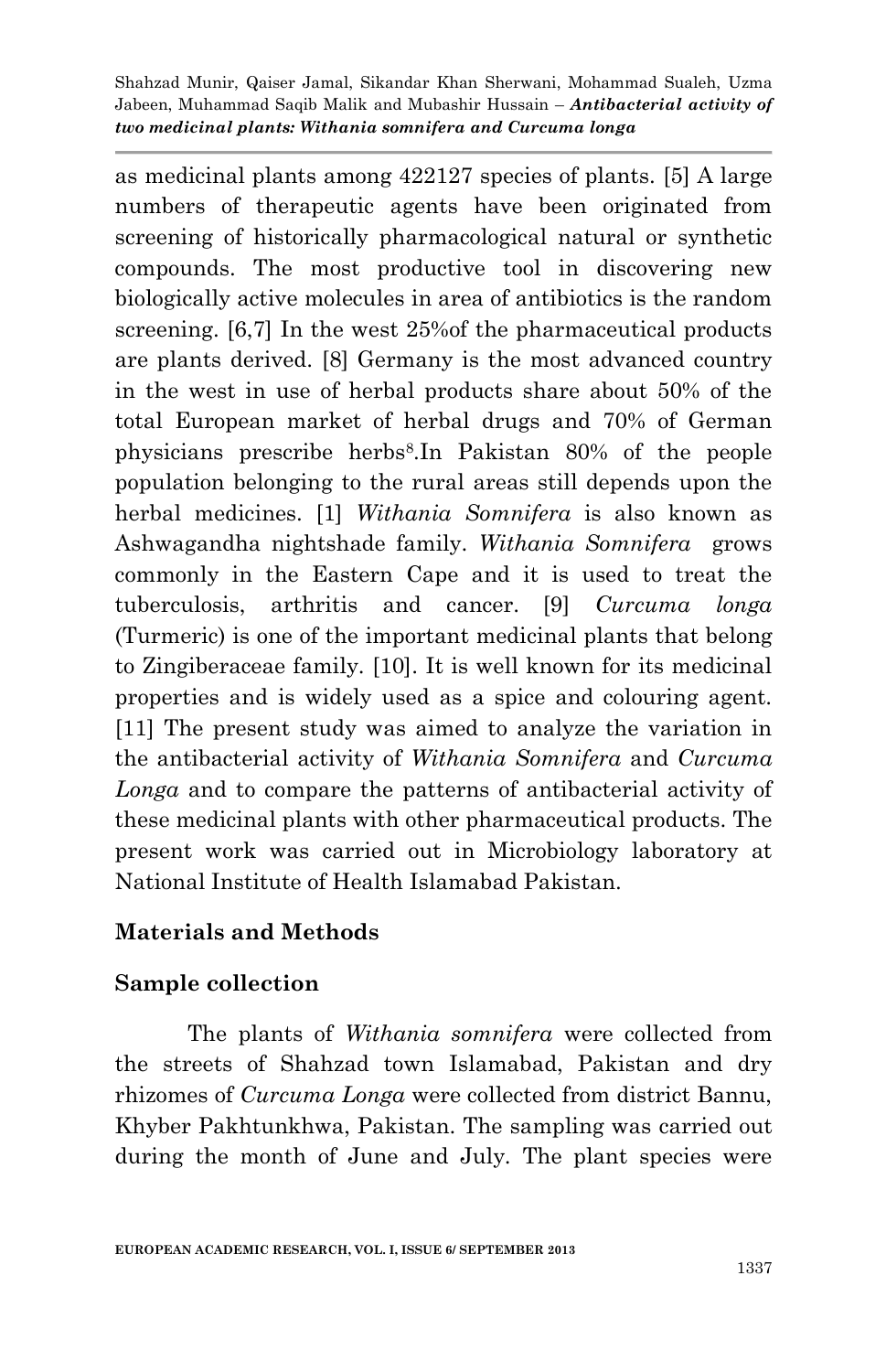identified by referring standard morphological characteristics features according to flora of Pakistan.

### **Test Microorganisms**

The following four bacterial pathogenic strains were taken: *Bacillus subtillis, Staphylococcus aureus, Escherichia coli and Staphylococcus epidermitis.* These bacterial strains were obtained from stock culture of Drugs Control Department N.I.H. Islamabad.

# **Extraction and isolation of compound from leaves and fruits of** *W. somnifera*

Fresh leaves and fruits of *Withania somnifera* were collected and washed under running tap water, shade dried and used for extraction. These separate parts of plants were kept in room for drying for 15 to 20 days at 37 °C. The dried leaves and fruits of *W.Somnifera* were crushed by electric grinder. Then 20 g crushed leaves were taken in 1 liter conical flask. The crushed leaves were soaked in 500 ml ethanol and hot water separately. These solvents were used for the extraction of active compound. The specimens were kept for about 15 days at room temperature, examined and shaked it daily. The specimens were filtered through filter papers and soluble extract were collected in 500 ml flask. The solvents were evaporated by rotatory evaporator at 50 °C for one hour. So finally 5 grams of crude extract of leaves was obtained in small bottles. Then crude extract were stored in refrigerator at 4 °C for further use.

# **Extraction and Isolation of Compound of** *Curcuma longa*

The dry rhizomes were washed first by removing rhizoids, removing roots, soil and dirt. These were then kept in room for 20 days at 37 °C for drying. The rhizomes were then crushed with electric grinder. Then 20 gram of this powder was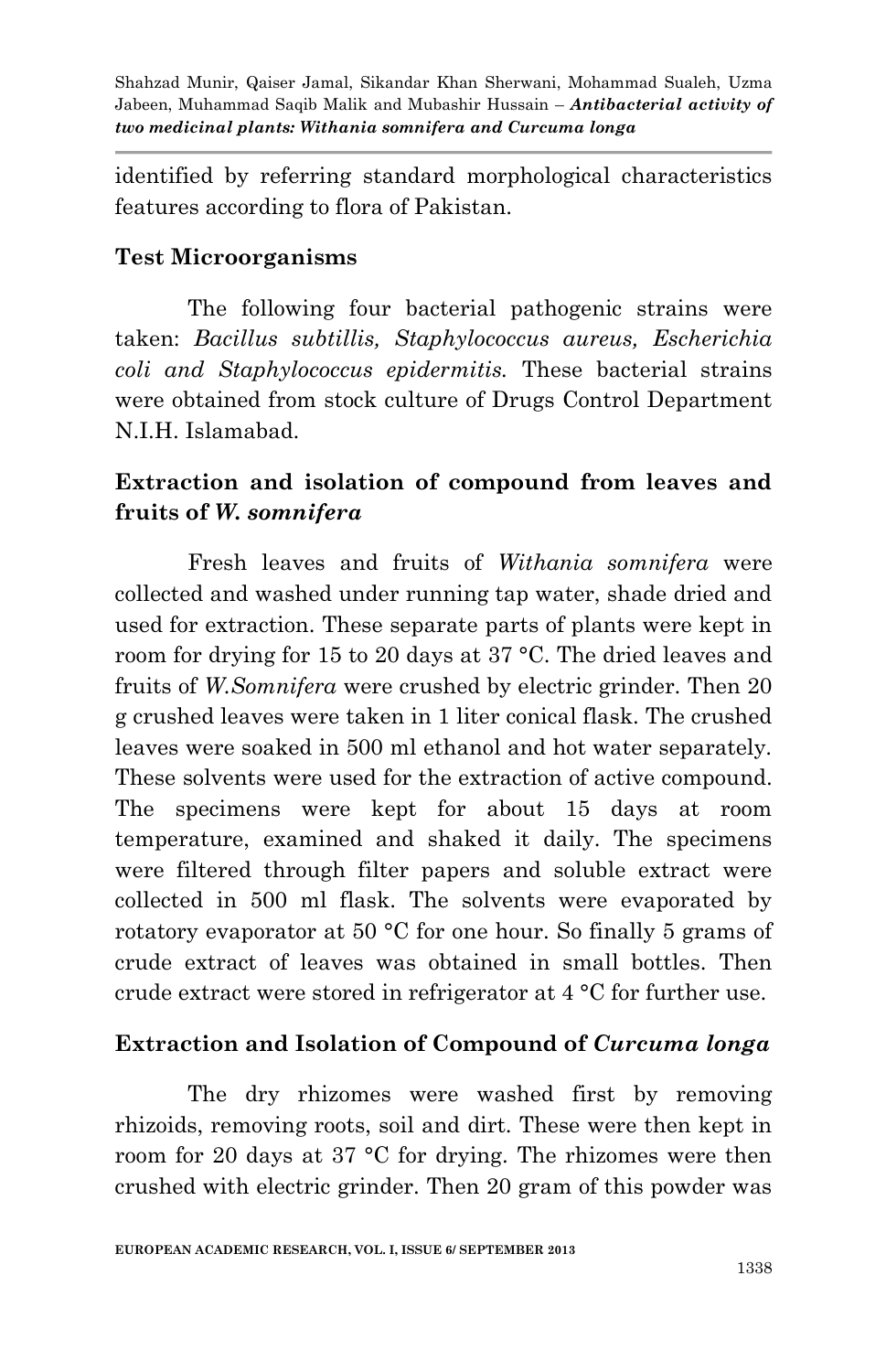taken in 1 liter conical flask. The powder was soaked in 500 ml ethanol and hot water separately. These solvents were used for the extraction of active compound. The specimens were kept for about 15 days at room temperature, examined and shaked it daily. The specimens were filtered through filter papers and soluble extract were collected in 500 ml flask. The solvents were evaporated by rotatory evaporator at 50 °C for one hour. So finally 5 grams of crude extract of turmeric powder was obtained in small bottles. Then crude extract were stored in refrigerator at 4 °C for further use.

# **Preparation of test plates and Loading of extract in wells**

Nutrient medium was used for the growth of bacteria. 50 ul of culture was poured into each Petri plate using a micropipette. The Petri plate was placed on turn table and culture was evenly spread on the medium using sterile steel spreader. Agar well diffusion method was used and wells were made in the agar by using a cork borer, diameter size of 8 mm. The cork borer was sterilized before used. Ten wells were made in each Petri plate, nine at the periphery and one in center. The wells were loaded with the 0.5 ml of plant extract with the help of micropipette. Gentamicin 30 ug was used as control antibiotic for comparing the activity with the plant extracts. The petri plates were then incubated at  $35 \text{ °C}$  in the incubator for 24 hours. After 24 h of incubation, the digital Vernier caliper was used to measure the zone of inhibition for each plant extract and the results were recorded. Each experiment was repeated three times. The solvents used for extraction were checked in pure form for antibacterial activity as control. Actual zone of each plant extract was calculated by subtracting the control solvent activity from the extract activity.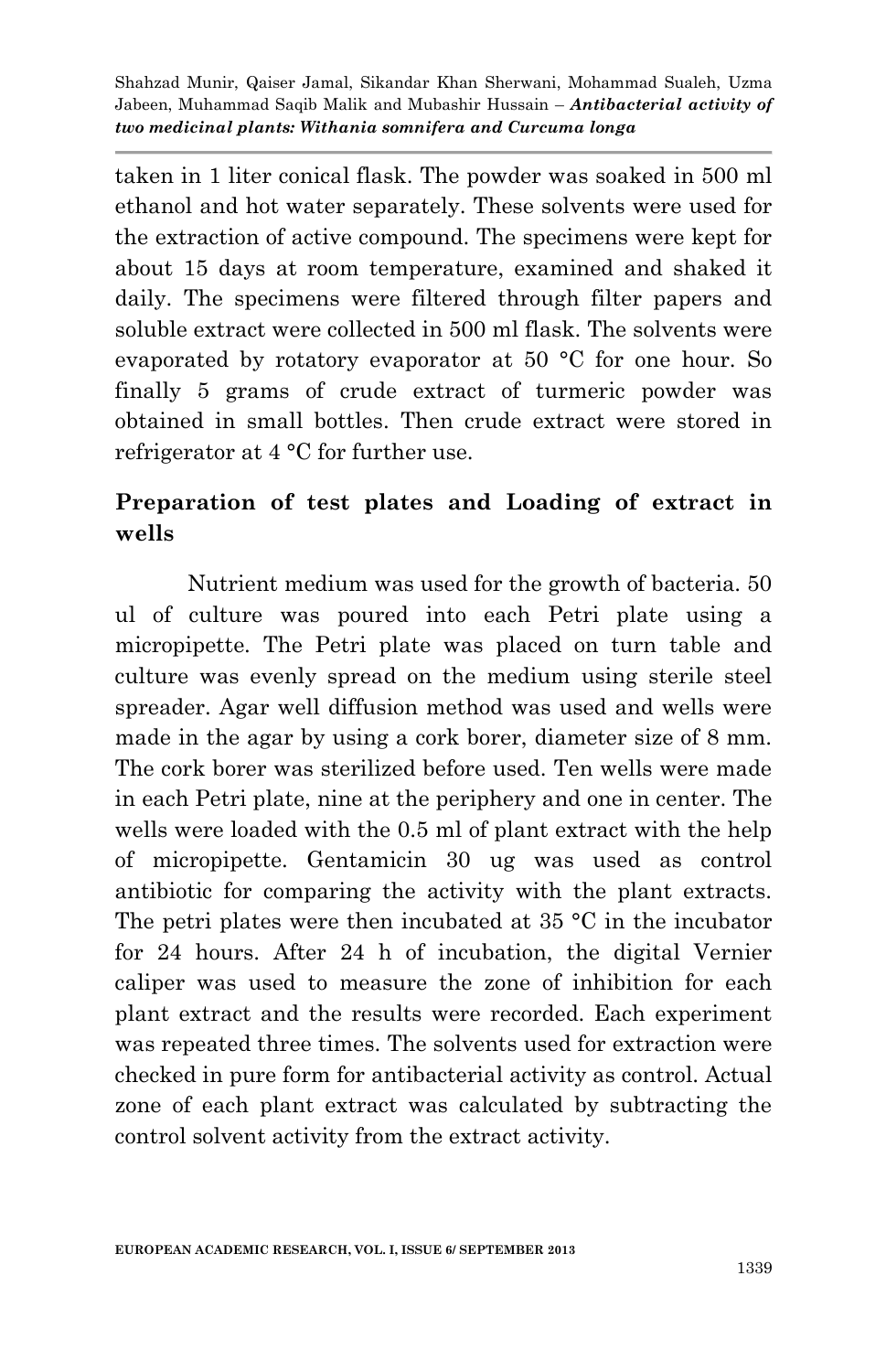### **Results and Discussion**

### **Leaves of** *W. somnifera*

Inorganic fraction of *W.somnifera* showed antibacterial activity, while organic fraction had no antibacterial activity .*S. aureus* was inhibited by water extract with an inhibition zone of 19.2 mm. *S.epidermitis* was inhibited by the water extract with a zone of 19.5 mm while E.coli was inhibited by the water extract with inhibition zone of 20.2 mm *B. subtillis* was inhibited by the water extract with inhibition zone of 15.2 mm (Table 1). Mahesh and Satish (2008) used the methanol extracts of leaf of *Tinospora cordifolia, Ziziphus mauritiana, Withania somnifera, Acacia nilotica* and *Sida cordifolia* that showed considerable bioactivity against *Staphylococcus aureus,, Xanthomonas axonopodis pv. Malvacearum, Bacillus subtilis, Pseudomonas fluorescens* and *Escherichia coli.* The leaf extracts of these plants also showed antifungal activity against *Fusarium verticillioides, Dreschlera turcica* and *Aspergillus flavus. B. subtilis was* highly inhibited by the leaf extract of *A. nilotica* and *S. cordifolia.* All the tested bacteria were highly inhibited by root and leaf extract of *S. cordifolia*. The bark and leaf extract of *A. nilotica* showed considerable bioactivity against the fungi *A. flavus*, *F. verticillioides* was inhibited by the methanol extract of *Sida cordifolia*. [12] Kumar and Vinoth (2011) examine the Leaf and root samples of *Withania somnifera* for their antimicrobial potential against some human pathogenic bacteria (*Escherichia coli, Bacillus* and *Shigella*) fungi (*Aspergillus niger* and *Trichophyton rubrum*) growth inhibition was observed in different volumetric concentrations of this extract. [13] Leaf sample showed higher antimicrobial activity than the root sample. These results confirm the antimicrobial property of *W. somnifera* leaf and root support the traditional use of the plant in therapeutic use against microbial infections.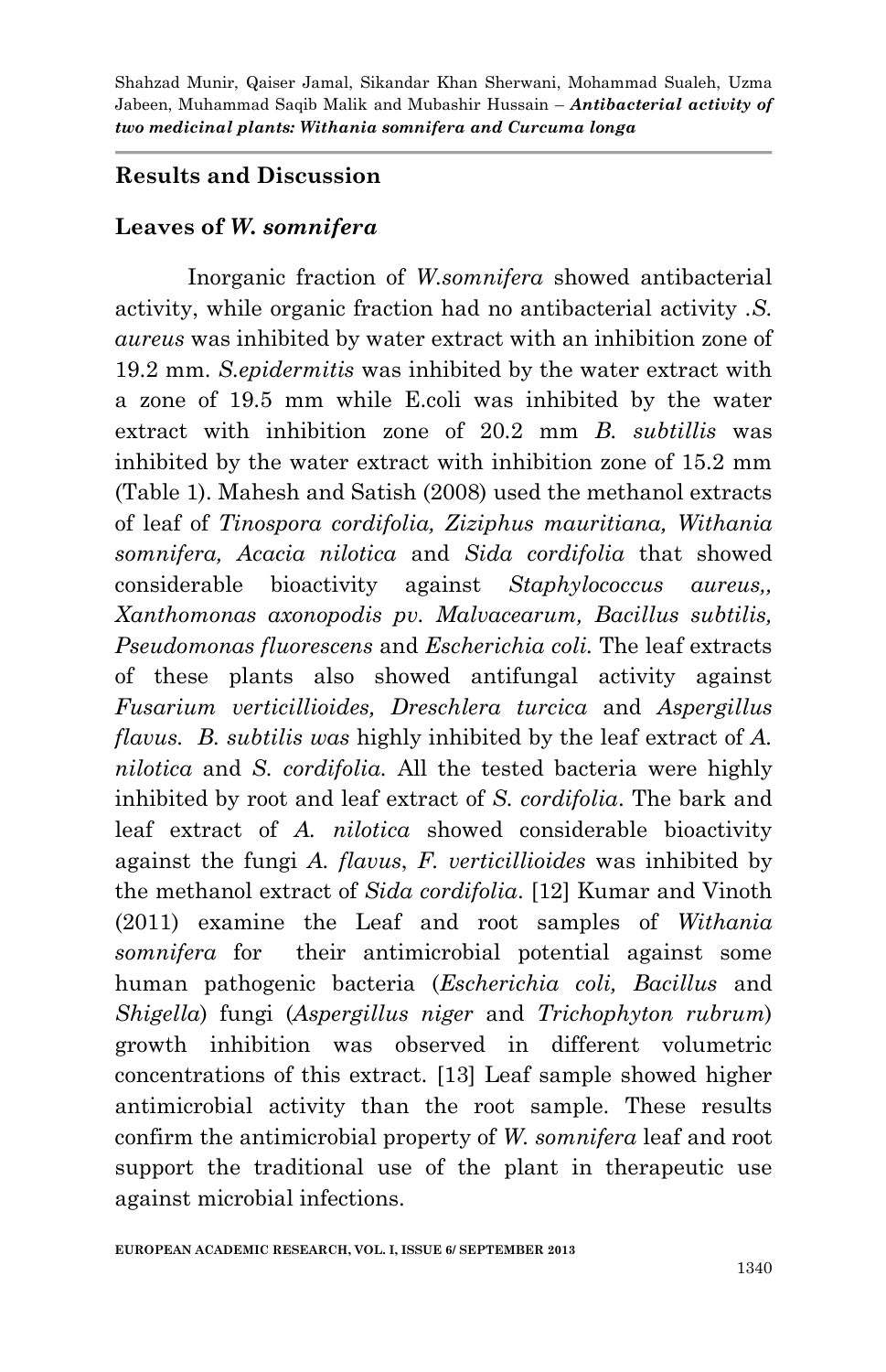### **Fruit of** *Withania somnifera*

Inorganic and organic fractions of *W.somnifera* fruit showed antibacterial activity. *S. aureus* was inhibited by water extract with a zone of 21.2 mm. Ethanolic extract showed antibacterial activity against *S. aureus* with an inhibition zone of 16.2 mm. *S.epidermitis* was inhibited by water extract with a zone of 28.0 mm while ethanolic extract showed inhibitory zone of 15.6 mm. *E.coli* was inhibited by ethanolic extract with an inhibition zone of 27.0 mm while ethanolic extract gave inhibition zone of 17.1 mm. *B. subtillis* was inhibited by water extract with an inhibition zone of 28.1 mm and the ethanolic extract gave inhibition zone of 16.7 mm (Table-1 and Figure-1). Antibacterial activity of Gentamicin was checked as positive control against mentioned clinical isolates. Extract in buffer phosphate (ph 8) show antibacterial activity. *Staphylococcus aureus* inhibited in buffer phosphate extract with a zone of 24 mm. *S.epidermitis* inhibited in buffer phosphate extract with a zone of 26 mm. *E.coli* inhibited in buffer phosphate extract with inhibition zone of 24.0 mm. *B. subtillis* inhibited in buffer phosphate extract with inhibition zone of 25.4 mm (Table-1). In vitro antibacterial activity of methanol and aqueous extracts of some medicinal plants were screened against multi-drug resistant bacteria including *Proteus mirabilis, Streptococcus pyogenes, Pseudomonas aeruginosa, Klebsiella pneumonia, S.aureus* and *E.coli* isolated from clinical specimen by Rajendran and Ramakrishnan (2009). [14] The higher antibacterial activities were showed by methanol extracts of *W.somnifera* compared to other plant extracts tested.

### **Bioactivity of** *Curcuma Longa*

Antibacterial activity of *Curcuma Longa* was checked against mentioned clinical isolates. Organic fraction of *Curcuma Longa* showed antibacterial activity, while there was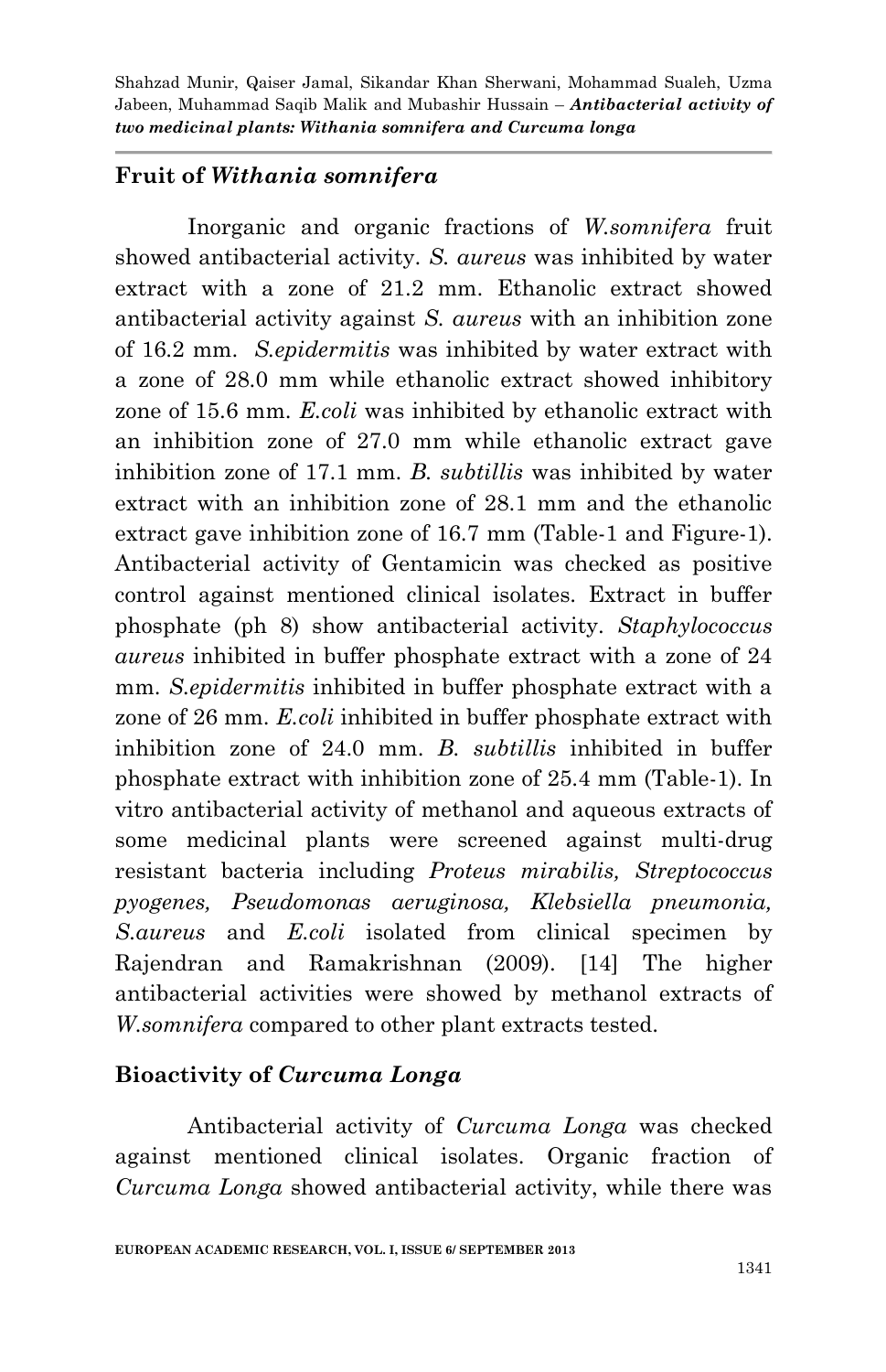no activity of inorganic fraction of this medicinal plant. *Staphylococcus aureus* inhibited in ethanolic extract with a zone of 25.2 mm (Table-1). Water extract did not show antibacterial activity against *Staphylococcus aureus.* The ethanolic extract inhibited *S.epidermitis* with a zone of 26.00 mm and water extract showed no inhibitory zone. *E.coli* inhibited in ethanolic extract with inhibition zone of 22.2 mm and water extract give no inhibition zone. *B.subtilis* inhibited in ethanolic extract with inhibition zone of 18.5 mm and water extract give no inhibition zone.

### **Tables and Figures**

**Table-1: Antibacterial Activity of** *Withania somnifera* **(Leaves and fruit) and** *Carcuma Lunga* **along with positive control (Gentamicin)**

| Sample                                  | Solvent             | Zone of Inhibition (mm)         |                                      |                            |                             |
|-----------------------------------------|---------------------|---------------------------------|--------------------------------------|----------------------------|-----------------------------|
|                                         |                     | <b>Staphylococcus</b><br>aureus | <b>Staphylococcus</b><br>epidermitis | <b>Escherichia</b><br>coli | <b>Bacillus</b><br>subtilis |
| Withania<br>somnifera<br>Leaves         | Ethanol             | ÷.                              | ä,                                   | ÷.                         | ÷.                          |
|                                         | Aqueous             | 19.2                            | 19.5                                 | 20.2                       | 15.2                        |
| Withania<br>somnifera<br>Fruits         | Ethanol             | 16.2                            | 16.6                                 | 17.1                       | 16.7                        |
|                                         | Aqueous             | 21.2                            | 28                                   | 27                         | 28.1                        |
| Curcuma Longa                           | Ethanol             | 25.2                            | 26                                   | 22.2                       | 18.5                        |
|                                         | Aqueous             |                                 | ÷.                                   |                            |                             |
| <b>Positive Control</b><br>(Gentamicin) | Buffer<br>Phosphate | 24                              | 26                                   | 24                         | 25.4                        |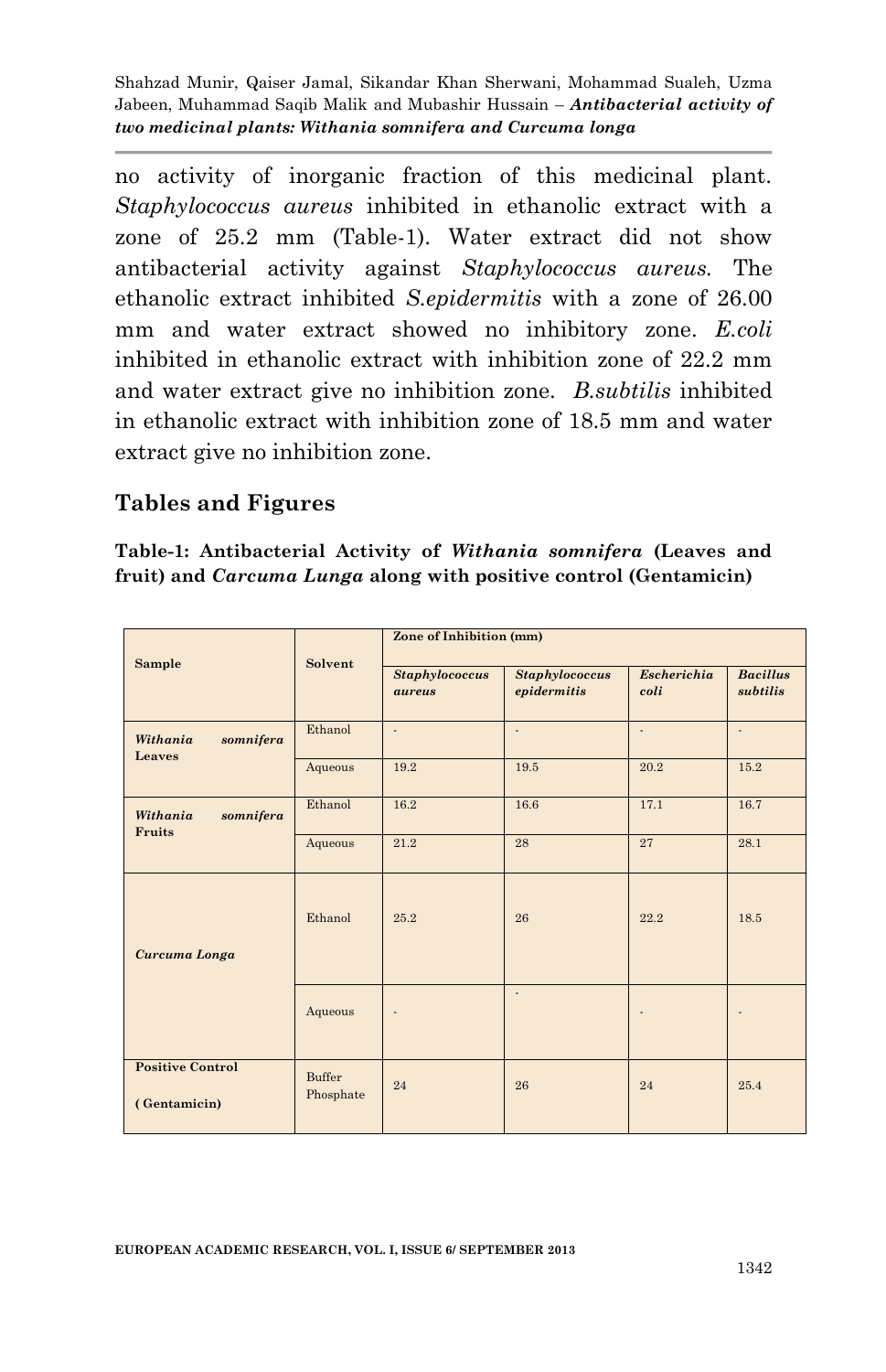

**Figure 1: Antibacterial Activity of** *Withania somnifera* **Fruits**



**Figure 2: Zone of Inhibition against** *B.subtilis.* **Circles indicate the inhibition zones by different plant extracts** 

### **Conclusion**

Plants extracts have great potential as antibacterial compounds against bacteria. It is concluded from the present study that the aqueous and ethanolic extract of *Withania somnifera* and ethanolic extract of *Curcuma Longa* might be exploited as natural drugs for the treatment of many infectious diseases caused by these organisms.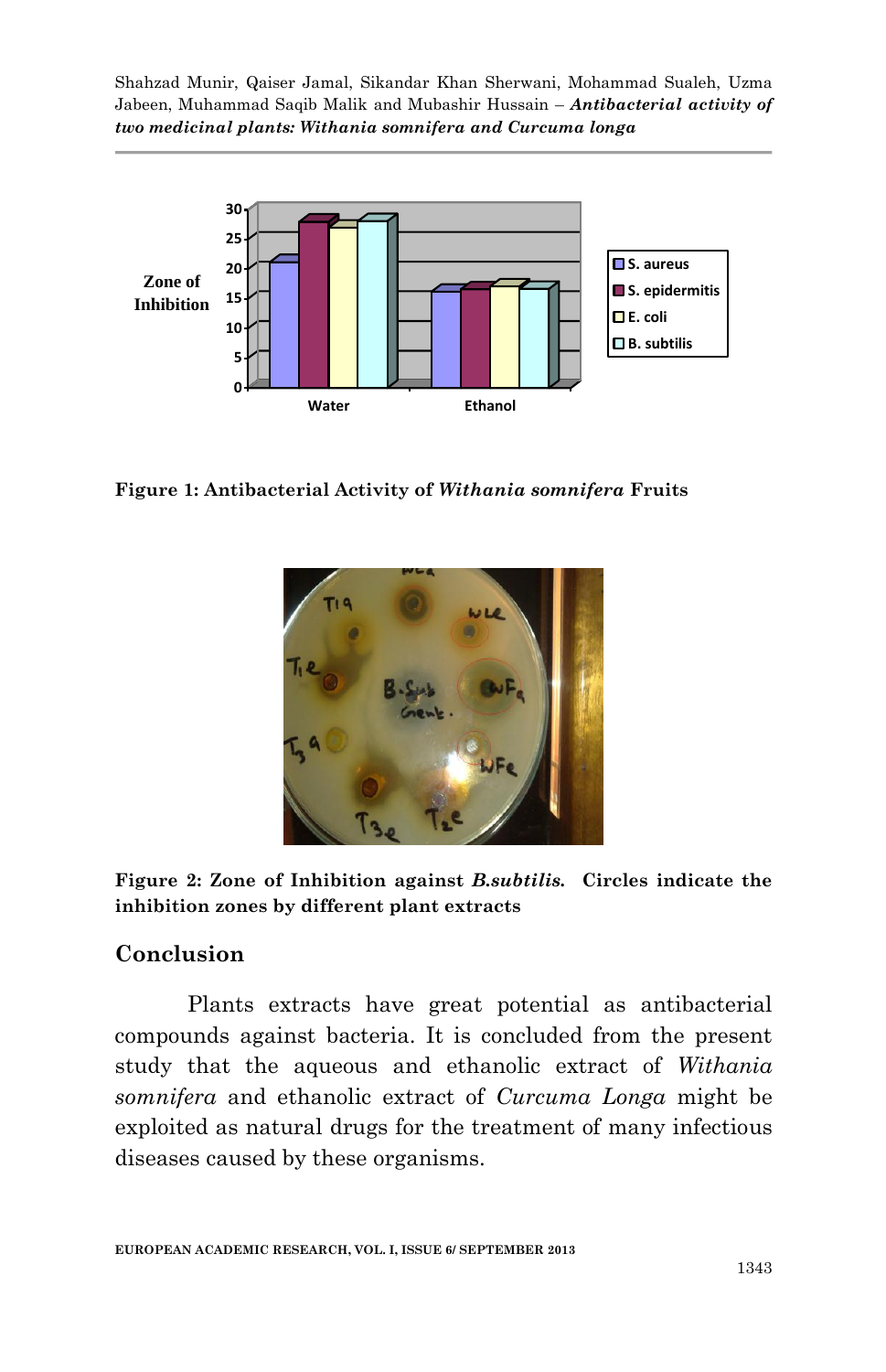### **BIBLIOGRAPHY:**

Ahmad, M., M. Qureshi, A. khan and M. Saqib. 2003. "Ethnobotanical studies of some cultivated plants of chhahh region (District Attock)." *Pakistan. Scient. Khyb.* 16 (2):109-121. [4]

Ahmad, T. 2004. "Medicinal Herbs and Products." *Pharma professional services Karachi, Pakistan*. 1: 15-18.[1]

Chattopadhyay, I., K. Biswas, U. Bandyopadhyay and R.K. Banerjee. 2004. "Turmeric and curcumin: Biological actions and medicinal applications." *Curr. Sci*. 87: 44-53. [10]

Gerhartz, W., Y.S. Yamamota, F.T. Campbell, R. Pfefferkorn and J.F. Rounsaville. 1985. Ullmann's, *Encyclopedia of Industrial*. [6]

Gilani, A. H. 2004. "Role of Ethnopharmacology in development of modern medicine." In *International symposium medicinal plants: Linkage beyond national boundaries*, edited by: Shinwari, Z. K., T.Watanabe, M.Ali and R. Anwar. Kohat University of Science and Technology Kohat, 192-197. [8]

Gill, M. A. 2003. "Cultivation of Medicinal and Aromatic Herbs: Experience of IMHSC."In *Ethnomed plants*, edited by P. C. Trivedi and N. K. Sharma, 1. [3]

Hassan, A., M. A. Khan and M. Ahmad. 2007. "Authencity of folk medicinal plants of Pakistan, taxonomic and Chemical Methods." 1-5. [5]

Kroschwitz, J.I. and M. Howe-Grant. 1992. *Kirk-Othmer encyclopedia of chemical Technology*. 2: 893. [7]

Kumar, S. and V. Kumar. 2011. "Evaluation of *Withania somnifera* (Dunal). (Solanaceae) Leaf and Root Extracts as an Antimicrobial Agent-Highly Medicinal Plants in India." *Asian J. Exp. Biol. Sci.* 2(1): 155-157. [13]

Luthra, P.M., R. Singh and R. Chandra. 2001. "Therapeutic uses of *Curcuma longa* (Turmeric)." *Indian J. Clin. Biochem*. 16: 153-160. [11]